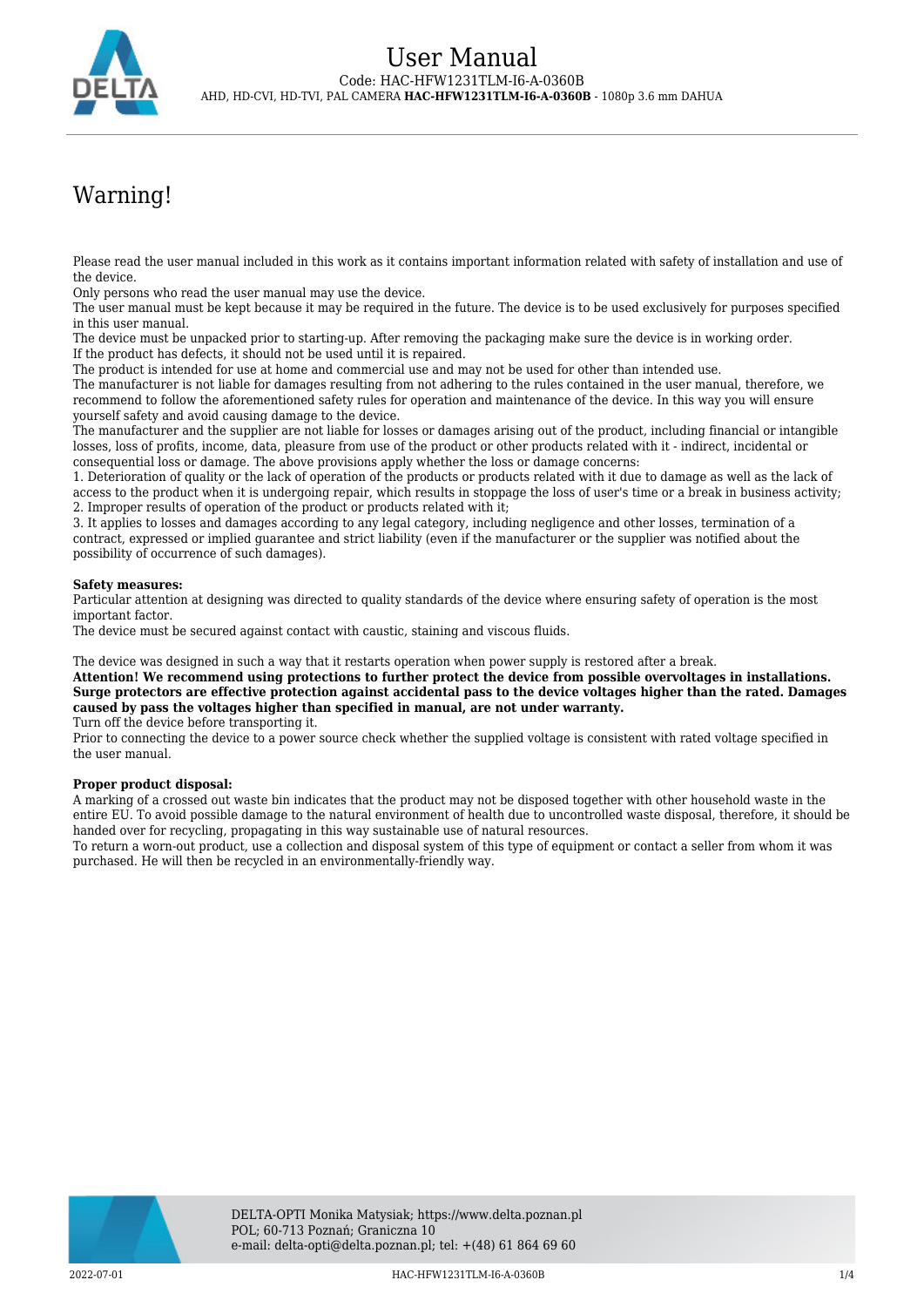

## User Manual Code: HAC-HFW1231TLM-I6-A-0360B AHD, HD-CVI, HD-TVI, PAL CAMERA **HAC-HFW1231TLM-I6-A-0360B** - 1080p 3.6 mm DAHUA

Megapixel camera with 1/2.8" CMOS sensor and AHD / HD-CVI / HD-TVI / PAL.

The AHD / HD-CVI / HD-TVI interface allows to transmission of analog video signal via coaxial cable in max. 8 Mpx (4K UHD) resolution. During transmission there are no delays and is maintained the original, high quality image.

In the case of video transmission using a twisted pair cable and matching transformers (balun), be aware of the possibility of signal reflections and interfering signals.

The 3-Axis integrated camera bracket has a regulation in all three planes, which allows to turn the camera to any direction. The range of IR illumination according to the manufacturer data, depends on outer conditions (visibility - air transparency, environment, wall colors ie. scene reflectance). Camera is according to IP67 Index of Protection norm.



| Standard:                        | AHD, HD-CVI, HD-TVI, CVBS                                                                                                                                                                                                                                                                                                 |
|----------------------------------|---------------------------------------------------------------------------------------------------------------------------------------------------------------------------------------------------------------------------------------------------------------------------------------------------------------------------|
| Sensor:                          | 1/2.8 " CMOS                                                                                                                                                                                                                                                                                                              |
| Matrix size:                     | 2.1 Mpx                                                                                                                                                                                                                                                                                                                   |
| Resolution:                      | 1920 x 1080 - 1080p<br>$960 \times 576 - 960H$                                                                                                                                                                                                                                                                            |
| Lens:                            | $3.6$ mm                                                                                                                                                                                                                                                                                                                  |
| View angle:                      | • 86 ° (manufacturer data)<br>• 81 ° (our tests result)                                                                                                                                                                                                                                                                   |
| Range of IR illumination:        | 60 m                                                                                                                                                                                                                                                                                                                      |
| IR illuminator power adjustment: | Automatic                                                                                                                                                                                                                                                                                                                 |
| Video output:                    | AHD / HD-CVI / HD-TVI / CVBS, 1 Vpp / 75 $\Omega$                                                                                                                                                                                                                                                                         |
| Audio:                           | Microphone built-in, HD-CVI only                                                                                                                                                                                                                                                                                          |
| S/N ratio:                       | $>65$ dB                                                                                                                                                                                                                                                                                                                  |
| OSD menu:                        | ✓                                                                                                                                                                                                                                                                                                                         |
| Main features:                   | • WDR - 130 dB - Wide Dynamic Range<br>• 3D-DNR - Digital Noise Reduction<br>• BLC/HLC - Back Light / High Light Compensation<br>• ICR - Movable InfraRed filter<br>• AGC - Automatic Gain Control<br>• Auto White Balance<br>• Privacy zones - max. 8<br>• Mirror - Mirror image<br>• Sharpness - sharper image outlines |



DELTA-OPTI Monika Matysiak; https://www.delta.poznan.pl POL; 60-713 Poznań; Graniczna 10 e-mail: delta-opti@delta.poznan.pl; tel: +(48) 61 864 69 60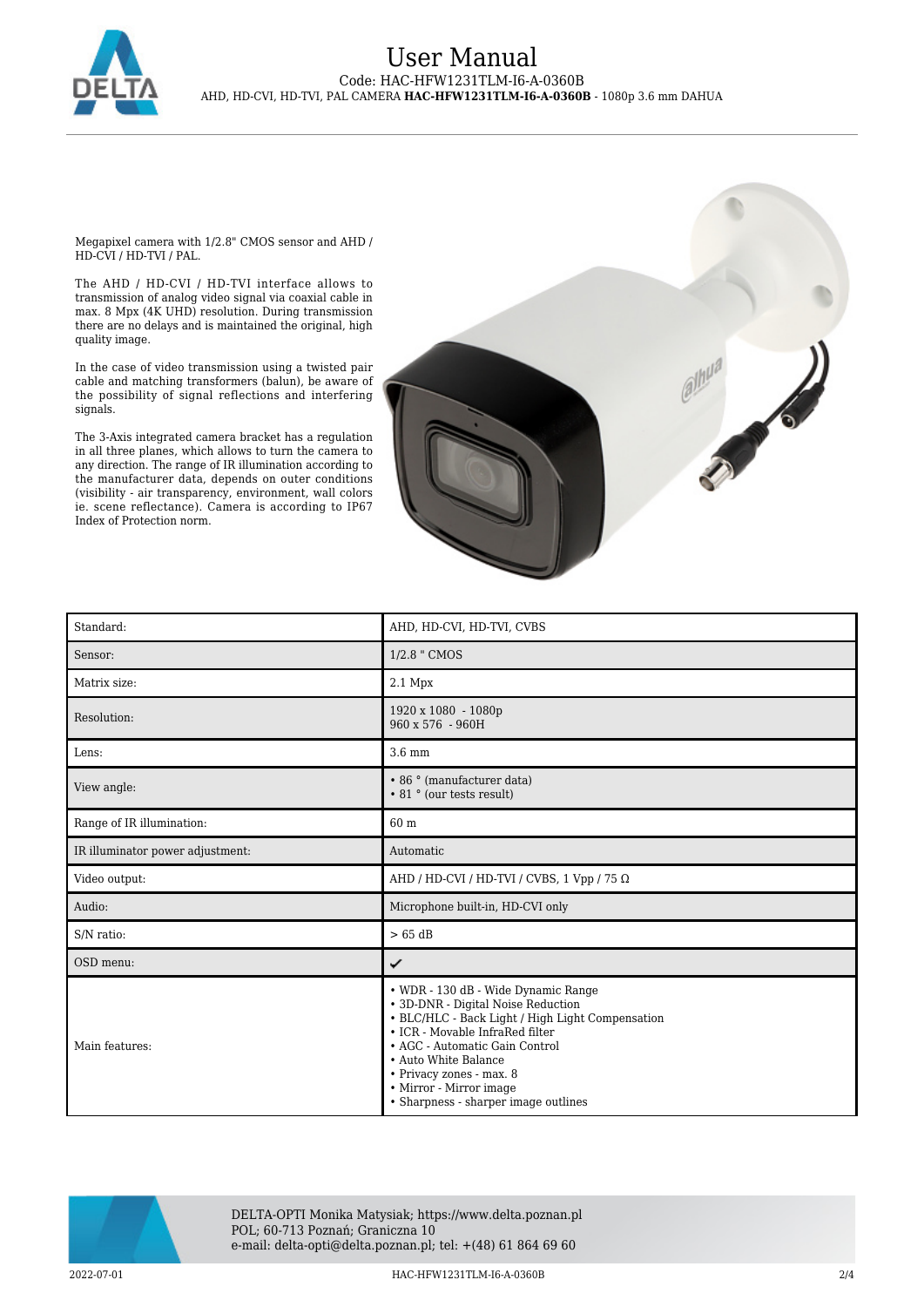

## User Manual Code: HAC-HFW1231TLM-I6-A-0360B AHD, HD-CVI, HD-TVI, PAL CAMERA **HAC-HFW1231TLM-I6-A-0360B** - 1080p 3.6 mm DAHUA

| Power supply:          | 12 V DC / 430 mA         |
|------------------------|--------------------------|
| Power consumption:     | $\leq$ 5.1 W             |
| Housing:               | Compact, Plastic + Metal |
| Color:                 | White                    |
| "Index of Protection": | IP <sub>67</sub>         |
| Operation temp:        | $-40 °C  60 °C$          |
| Weight:                | $0.29$ kg                |
| Dimensions:            | 198 x 80 x 76 mm         |
| Manufacturer / Brand:  | <b>DAHUA</b>             |
| Guarantee:             | 3 years                  |

## Front view:



Side view:



Camera mounting side view:



DELTA-OPTI Monika Matysiak; https://www.delta.poznan.pl POL; 60-713 Poznań; Graniczna 10 e-mail: delta-opti@delta.poznan.pl; tel: +(48) 61 864 69 60